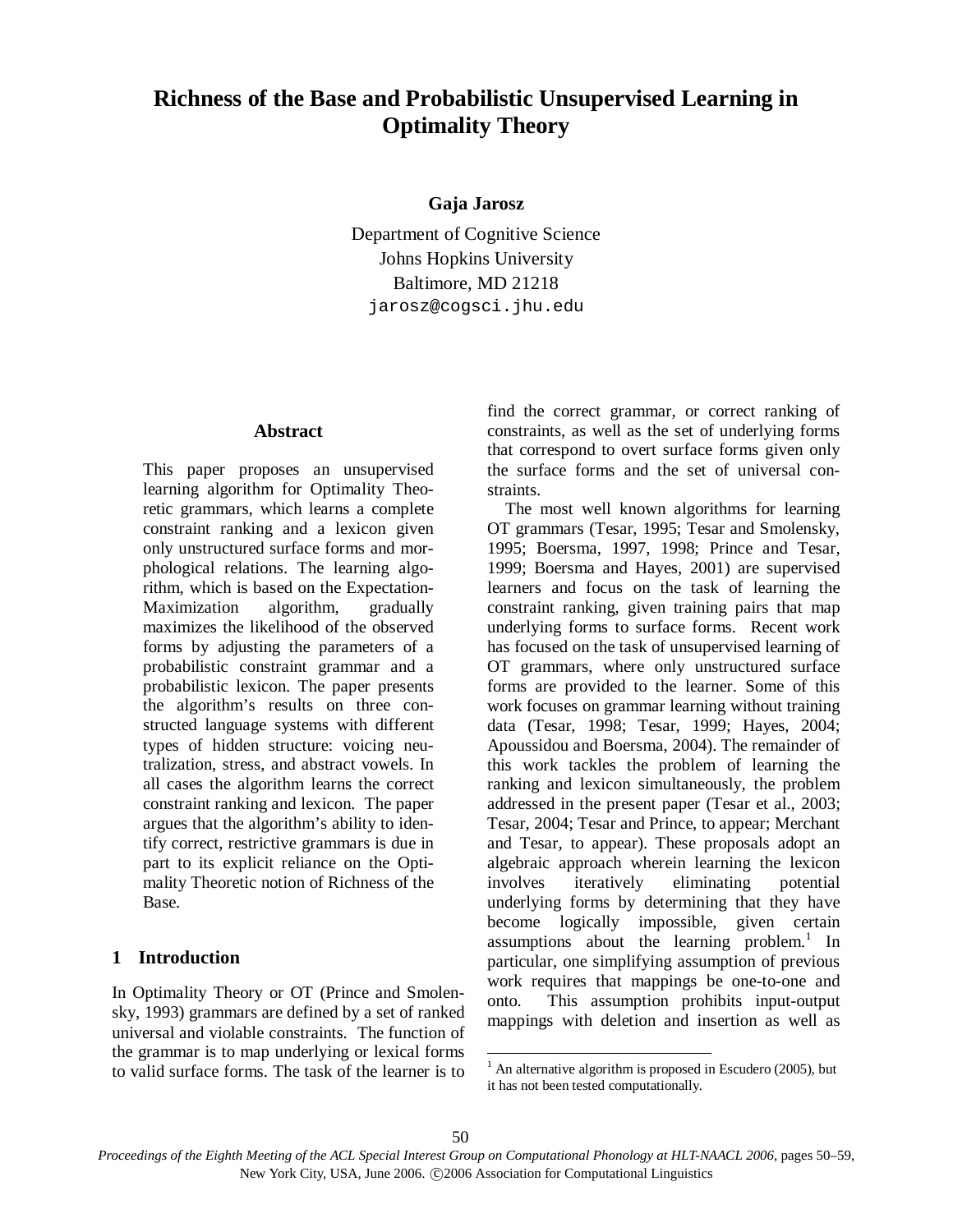constraints that evaluate such mappings. This work represents a leap forward toward the accurate modeling of human language acquisition, but the identification of a general-purpose, unsupervised learner of OT remains an open problem.

In contrast to previous work, this paper proposes a gradual, probabilistic algorithm for unsupervised OT learning based on the Expectation Maximization algorithm (Dempster et al., 1977). Because the algorithm depends on gradually maximizing an objective function, rather than on wholly eliminating logically impossible hypotheses, it is not crucial to prohibit insertion or deletion.

A major challenge posed by unsupervised learning of OT is that of learning *restrictive* grammars that generate only grammatical forms. In previous work, the preference for restrictive grammars is implemented by encoding a bias into the ranking algorithm that favors ranking constraints that prohibit marked structures as high as possible. In contrast, the solution proposed here involves a combination of likelihood maximization and explicit reliance on *Richness of the Base,* an OT principle requiring that the set of potential underlying forms be universal. This combination favors restrictive grammars because grammars that map a "rich" lexicon onto observed forms with high probability are preferred. The proposed model is tested on three constructed language systems, each exemplifying a different type of hidden structure.

## **2 Learning Probabilistic OT**

While the primary task of the grammar is to map underlying forms to overt forms, the grammar's secondary role is that of a filter – ruling out ungrammatical forms no matter what underlying form is fed to the grammar. The role of the grammar as filter follows from the OT principle of Richness of the Base, according to which the set of possible underlying forms is universal (Prince and Smolensky 1993). In other words, the grammar must be restrictive and not over-generate. The requirement that grammars be restrictive complicates the learning problem - it is not sufficient to find a combination of underlying forms and constraint ranking that yields the set of observed surface forms: the constraint ranking must yield only grammatical forms irrespective of the particular lexical items selected for the language.

In classic OT, constraint ranking is categorical and non-probabilistic. In recent years various stochastic versions of OT have been proposed to account for free variation (Boersma and Hayes, 2001), lexically conditioned variation (Anttila, 1997), child language acquisition (Legendre et al., 2002) and the modeling of frequencies associated with these phenomena. In addition to these advantages, probabilistic versions of OT are advantageous from the point of view of learnability. In particular, the Gradual Learning Algorithm for Stochastic OT (Boersma, 1997, 1998; Boersma and Hayes, 2001) is capable of learning in spite of noisy training data and is capable of learning variable grammars in a supervised fashion. In addition, probabilistic versions of OT and variants of OT (Goldwater and Johnson, 2003; Rosenbach and Jaeger, 2003) enable learning of OT via likelihood maximization, for which there exist many established algorithms. Furthermore, as this paper proposes, unsupervised learning of OT using likelihood maximization combined with Richness of the Base provides a natural solution to the grammar-as-filter problem due to the power of probabilistic modeling to use negative evidence implicitly.

The algorithm proposed here relies on a probabilistic extension of OT in which each possible constraint ranking is assigned a probability P(r). Thus, the OT grammar is a probability distribution over constraint rankings rather than a single constraint ranking. This notion of probabilistic OT is similar to - but less restricted than - Stochastic OT, in which the distribution over possible rankings is given by the joint probability over independently normally distributed constraints with fixed, equal variance. The advantage of the present model is computational simplicity, but the proposed learning algorithm does not depend on any particular instantiation of probabilistic OT.

Tables 1 and 2 illustrate the proposed probabilistic version of OT with an abstract example. Table 1 shows the violation marks assigned by three constraints, A, B and C, to five candidate outputs  $O_1$ - $O<sub>5</sub>$  for the underlying form, or input *. To com*pute the winner of an optimization, constraints are applied to the candidate set in order according to their rank. Candidates continue to the next constraint if they have the fewest (or tie for fewest) constraint violation marks (indicated by asterisks). In this way the winning or optimal candidate, the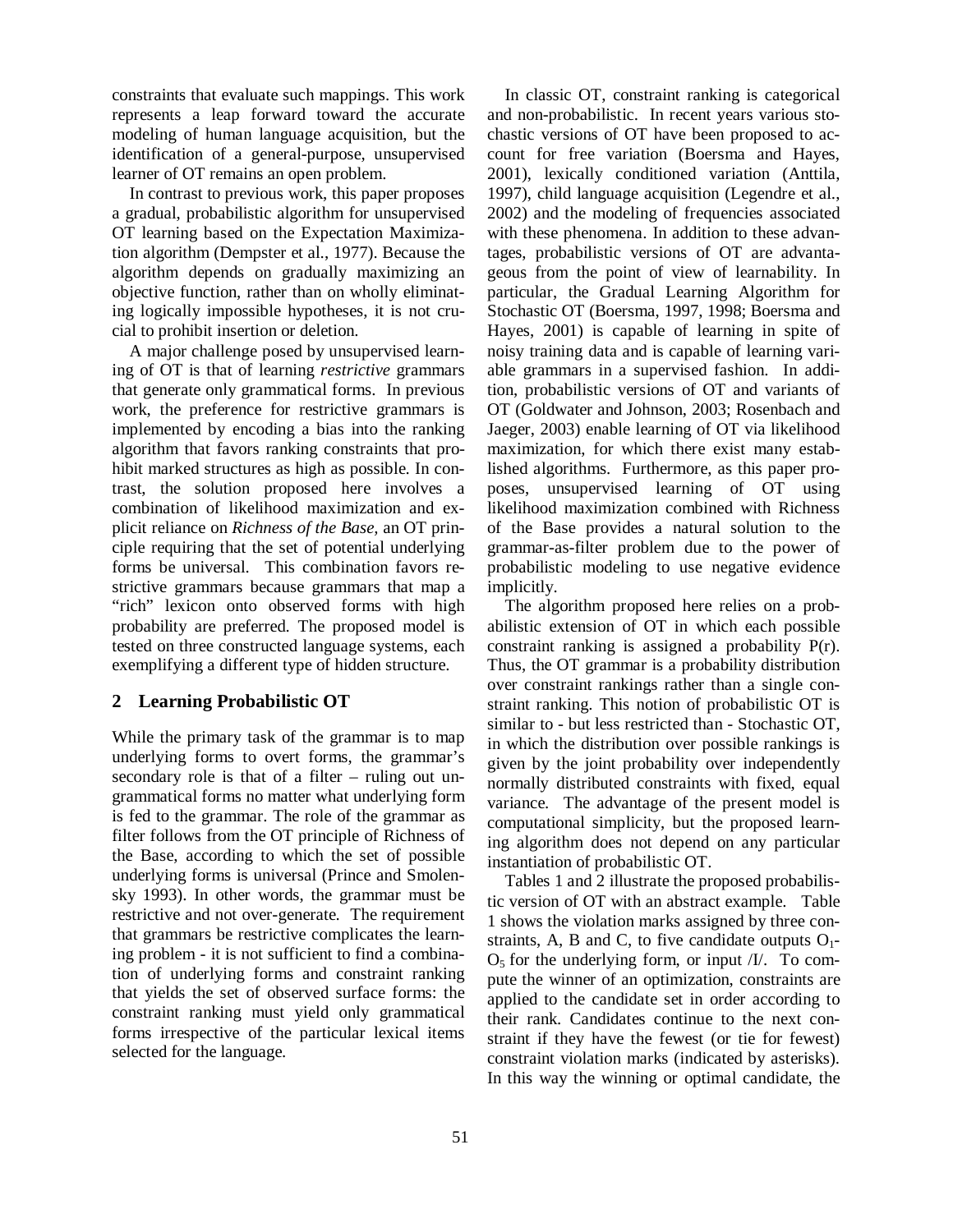candidate that violates the higher-ranked constraints the least, is selected.

|            |      | constraints |      |  |
|------------|------|-------------|------|--|
| input:     |      |             |      |  |
| candidates | ×    | ×           |      |  |
|            | $**$ |             |      |  |
|            |      | $**$        |      |  |
|            |      | ÷           | $**$ |  |
|            | ∗    |             | $**$ |  |

Table 1. OT Candidates and Constraint Violations

The third column of Table 2 identifies the winner under each possible ranking of the three constraints. For example, if the ranking is  $A \gg B \gg$ C, constraint A eliminates all but  $O_3$  and  $O_4$ , then constraint B eliminates  $O_3$ , designating  $O_4$  as the winner. The remainder of Table 2 illustrates the proposed probabilistic instantiation of OT. The first column shows the probability P(r) that the grammar assigns to each ranking in this example. The probability of each ranking determines the probability with which the winner under that ranking will be selected for the given input. In other words, it defines the conditional probability  $P_r(O_k |$ I), shown in the fourth column, of the  $k<sup>th</sup>$  output candidate given the input /I/ under the ranking r. The last column shows the total conditional probability for each candidate after summing across rankings. For instance,  $O_3$  is the winner under two of the rankings, and thus its total conditional probability  $P(O_3 | I)$  is found by summing over the conditional probabilities under each ranking. The total conditional probability  $P(O_3 | I)$  refers to the probability that underlying form  $\frac{1}{x}$  will surface as  $O_3$ , and this probability depends on the grammar.

| P(r) | ranking | winner         | $P_r(O_k   I)$ | $P(O_k   I)$ |
|------|---------|----------------|----------------|--------------|
| 0.20 | A>>B>>C | $O_4$          | 0.2            | 0.2          |
| 0.15 | A>>C>>B | $O_3$          | 0.15           | 0.2          |
| 0.05 | C>>A>>B | $O_3$          | 0.05           |              |
| 0.10 | B>>A>>C | O <sub>5</sub> | 0.1            | 0.1          |
| 0.00 | B>>C>>A | O <sub>2</sub> | 0.0            | 0.0          |
| 0.50 | C>>B>>A |                | 0.5            | 0.5          |

Table 2: Probabilistic OT

In addition to the conditional probability assigned by the grammar, this model relies on a probability distribution  $P(I | M)$  over possible underlying forms for a given morpheme M. This property of the model implements the standard linguistic proposition that each morpheme has a consistent underlying form across contexts, while the grammar drives allomorphic variation that may result in the morpheme having different surface realizations in different contexts. Rather than identifying a single underlying form for each morpheme, this model represents the underlying form as a distribution over possible underlying forms, and this distribution is constant across contexts. To determine the probability of an underlying form for a morphologically complex word, the product of the morpheme's individual distributions is taken – the probability of an underlying form is taken to be independent of morphological context. For example, suppose that some morpheme  $M_k$  has two possible underlying forms,  $I_1$  and  $I_2$ , and the two underlying forms are equally likely. This means that the conditional probabilities of both underlying forms are 50%:  $P(I_1 | M_k) = P(I_2 | M_k) = 50\%$ .

In sum, the probabilistic model described here consists of a grammar and lexicon, both of which are probabilistic. The task of learning involves selecting the appropriate parameter settings of both the grammar and lexicon simultaneously.

## **3 Expectation Maximization and Richness of the Base in OT**

This section presents the details of the learning algorithm for probabilistic OT. First, in Section 3.1 the objective function and its properties are discussed. Next, Section 3.2 proposes the solution to the grammar-as-filter problem, which involves restricting the search space available to the learning algorithm. Finally, Section 3.3 describes the likelihood maximization algorithm – the input to the algorithm, the initial state, and the form of the solution.

#### **3.1 The Objective Function**

The learning algorithm relies on the following objective function:

$$
P_H(O | M) = \prod_k [P_H(O_k | M_k)]^{F_k}
$$
  
= 
$$
\prod_k [\sum_j P_H(O_k \& I_{k,j} | M_k)]^{F_k}
$$
  
= 
$$
\prod_k [\sum_j P_H(O_k | I_{k,j}) P_H(I_{k,j} | M_k)]^{F_k}
$$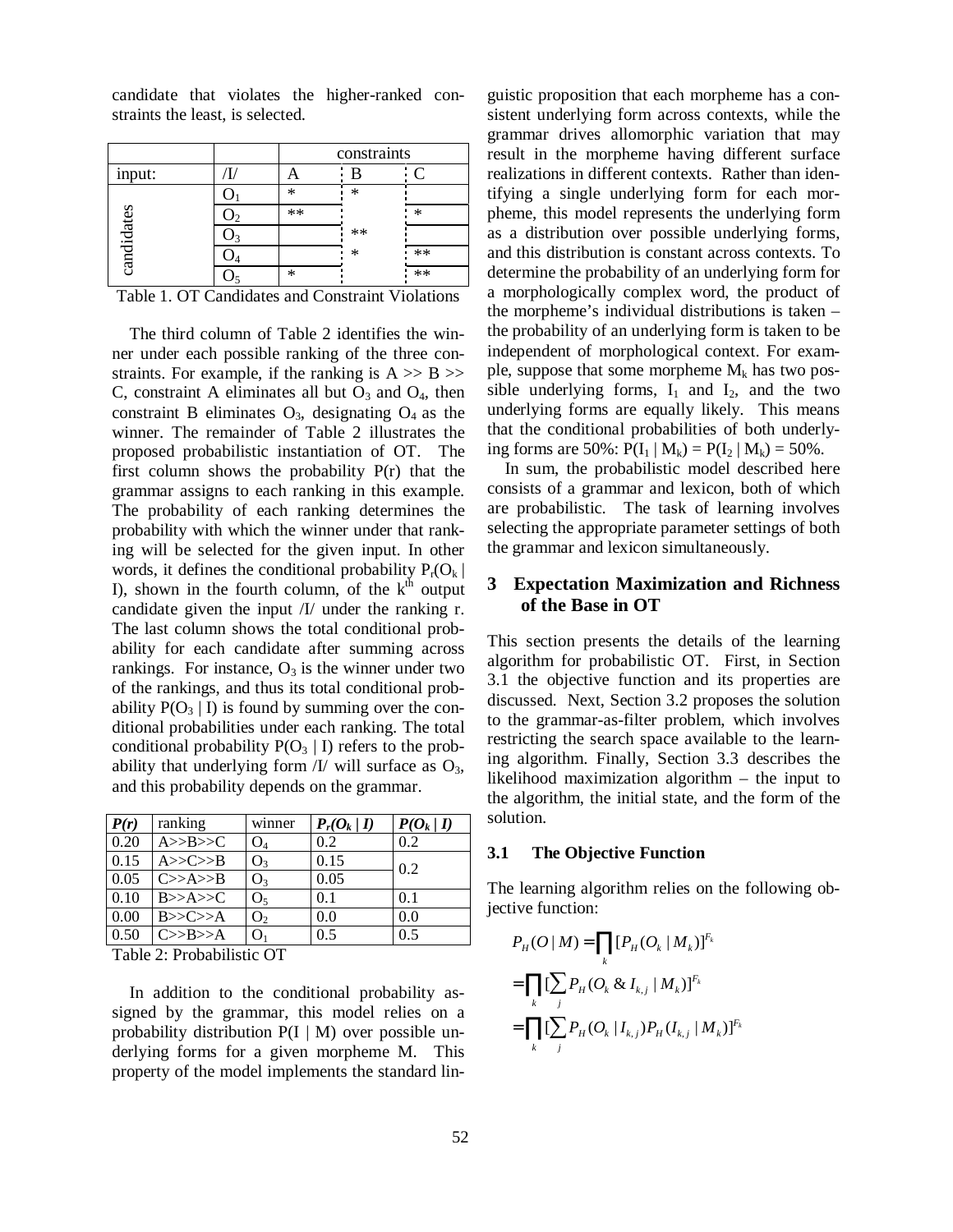The likelihood of the data, or set of overt surface forms,  $P_H(O \mid M)$  depends on the parameter settings, the probability distributions over rankings and underlying forms, under the hypothesis H. It is also conditional on M, the set of observed morphemes, which are annotated in the data provided to the algorithm. M is constant, however, and does not differ between hypotheses for the same data set. Under this model each unique surface form  $O_k$ is treated independently, and the likelihood of the data is simply the product of the probability of each surface form, raised to the power corresponding to its observed frequency  $F_k$ . Each surface form  $O_k$  is composed of a set of morphemes  $M_k$ , and each of these morphemes has a set of underlying forms  $I_{k,j}$ . The probability of each surface form  $P_H(O_k | M_k)$  is found by summing the joint distribution  $P_H(O_k \& I_{k,i} | M_k)$  over all possible underlying forms  $I_{k,J}$  for morphemes  $M_k$  that compose  $O_k$ . Finally, the joint probability is simply the product of the conditional probability  $P_H(O_k | I_{k,i})$  and lexical probability  $P_H(I_{K,i} | M_k)$ , both of which were defined in the previous section.

The primary property of this objective function is that it is maximal only when the hypothesis generates the observed data with high probability. In other words, the grammar must map the selected lexicon onto observed surface forms without wasting probability mass on unobserved forms. Because there are two parameters in the model, this can be accomplished by adjusting the ranking distributions or by adjusting lexicon distributions. The probability model itself does not specify whether the grammar or the lexicon should be adjusted in order to maximize the objective function. In other words, the objective function is indifferent to whether the restrictions observed in the language are accounted for by having a restrictive grammar or by selecting a restrictive lexicon. As discussed in Section 2, according to Richness of the Base, only the first option is available in OT: the grammar must be restrictive and must neutralize noncontrastive distinctions in the language. The next subsection addresses the proposed solution – a restriction of the search procedure that favors maximizing probability by restricting the grammar rather than the lexicon.

#### **3.2 Richness of the Base**

Although the notion of a restrictive grammar is intuitively clear, it is difficult to implement formally. Previous work on OT learnability (Tesar, 1995; Tesar and Smolensky, 1995; Smolensky 1996; Tesar, 1998, Tesar, 1999; Tesar et al., 2003; Tesar and Prince, to appear; Hayes, 2004) has proposed the heuristic of *Markedness over Faithfulness* during learning to favor restrictive grammars. In OT there are two basic types of constraints, markedness constraints, which penalize dispreferred surface structures, and faithfulness constraints, which penalize nonidentical mappings from underlying to surface forms. In general, a restrictive grammar will have markedness constraints ranked high, because these constraints will restrict the type of surface forms that are allowed in a language. On the other hand, if faithfulness constraints are ranked high, all the distinctions introduced into the lexicon will surface. Thus, a heuristic preferring markedness constraints to rank high whenever possible does in general prefer restrictive grammars. However, the markedness over faithfulness heuristic does not exhaust the notion of restrictiveness. In particular, markedness over faithfulness does not favor grammar restrictiveness that follows from particular rankings between markedness constraints or between faithfulness constraints.

This work aims to provide a general solution that does not require distinguishing various types of constraints – the proposed solution implements Richness of the Base explicitly in the initial state of the lexicon. Specifically, the solution involves requiring that initial distributions over the lexicon be uniform, or rich. Although the objective function alone does not prefer restrictive grammars over restrictive lexicons, a lexicon constrained to be uniform, or nonrestrictive, will in turn force the grammar to be restrictive. Another way to think about it is that a restrictive grammar is one that compresses the input distributions maximally by mapping as much of the lexicon onto observed surface forms as possible. By requiring the lexicon to be rich the proposed solution relies on the objective function's natural preference for grammars that maximally compress the lexicon. The objective function prefers restrictive grammars in this situation because restrictive grammars will allow the highest probability to be assigned to observed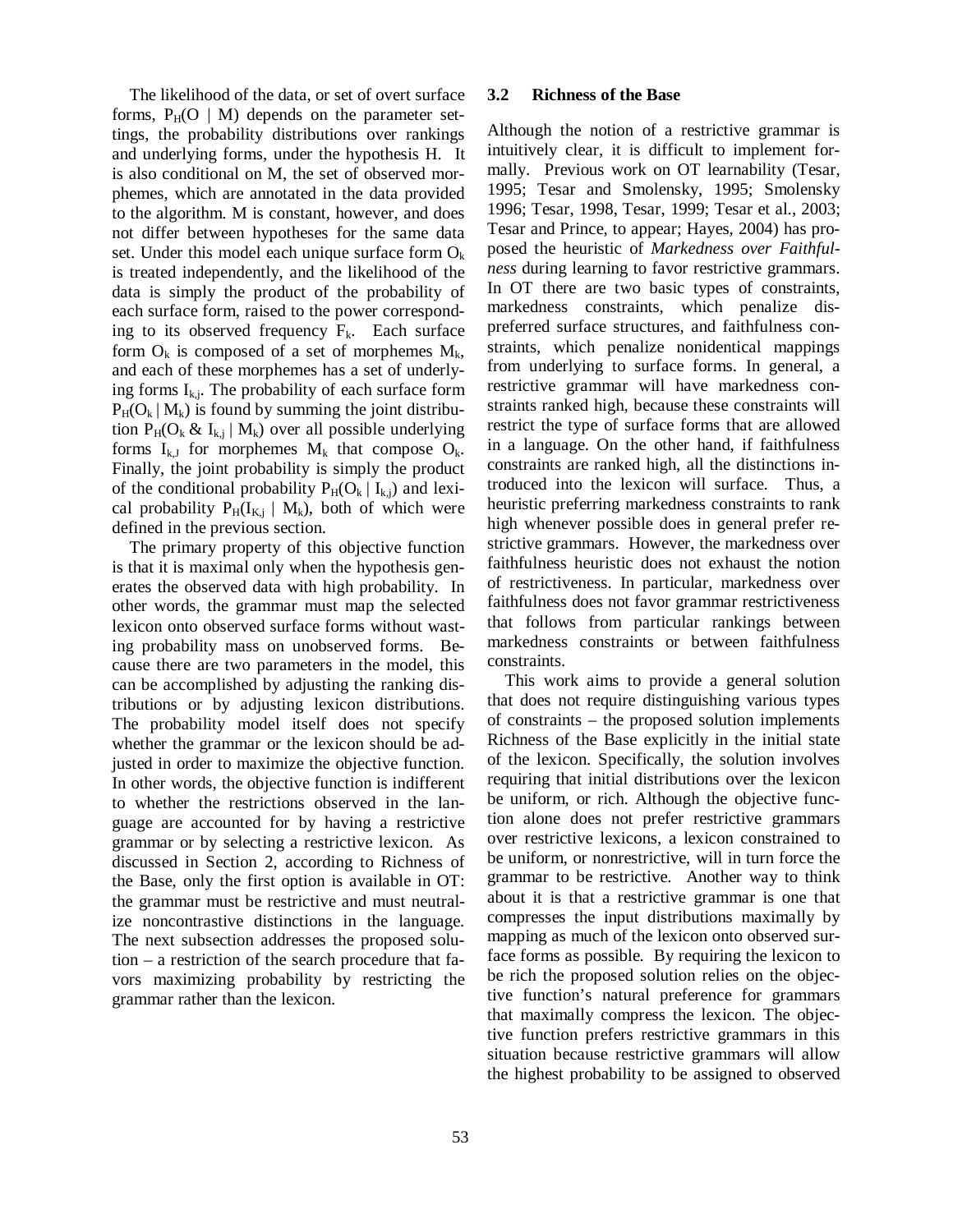forms. In contrast, if the lexicon is not rich, there is nothing for the grammar to compress, and the objective function's natural preference for compression will not be employed. The next subsection discusses the algorithm and the initialization of the parameters in more detail.

## **3.3 Likelihood Maximization Algorithm**

As discussed above, the goal of the learning algorithm is to find the probability distributions over rankings and lexicons that maximize the probability assigned to the observed set of data according to the objective function. In addition, any regularities present in the data should be accommodated by the grammar rather than by restricting the lexicon. As in previous work on unsupervised learning of OT, the algorithm assumes knowledge of OT constraints, the possible underlying forms of overt forms, and sets of candidate outputs and their constraint violation profiles for all possible underlying forms. While the present version of the algorithm receives this information as input, recent work in computational OT (Riggle, 2004; Eisner, 2000) suggests that this information is formally derivable from the constraints and overt surface forms and can be generated automatically.

In addition, the algorithm receives information about the morphological relations between observed surface forms. Specifically, output forms are segmented into morphemes, and the morphemes are indexed by a unique identifier. This information, which has also been assumed in previous work, cannot be derived directly from the constraints and observed forms but is a necessary component of a model that refers to underlying forms of morphemes. The present work assumes this information is available to the learner although Section 5 will discuss the possibility of learning these morphological relations in conjunction with the learning of phonology.

The set of potential underlying forms is derived from observed surface forms, morphological relations, and the constraint set. On the one hand the set of potential underlying forms, which is initially uniformly distributed, should be rich enough to constitute a rich base for the reasons discussed earlier. On the other hand, the set should be restricted enough so that the search space is not too large and so that the grammar is not pressured to favor mapping underlying forms to completely

unrelated surface forms. For this reason, potential underlying forms are derived from surface forms by considering all featural variants of surface forms for features that are evaluated by the grammar. Of these potential underlying forms, only those that can yield each of the observed surface allomorphs of the morpheme under some ranking of the constraints are included. This formulation differs substantially from previous work, which aimed to construct the lexicon via discrete steps, the first of which involved permanently setting the values for features that do not alternate. In contrast, the approach taken here aims to create a rich initial lexicon, to compel the selection of a restrictive grammar.

In addition to featural variants, variants of surface forms that differ in length are included if they are supported by allomorphic alternation. In particular, featural variants of all the observed surface allomorphs of the morpheme are considered as potential underlying forms for the morpheme if each of the observed surface forms can be generated under some ranking. Including these types of underlying forms extends previous work, which did not allow segmental insertion or deletion or constraints that evaluate these unfaithful mappings, such as MAX and DEP.

The algorithm initializes both the lexicon and grammar to uniform probability distributions. This means that all rankings are initially equally likely. Likewise, all potential underlying forms for a morpheme are initially equally likely. Thus, the probability distributions begin unbiased, but choosing an unbiased lexicon initially begins the search through parameter space at a position that favors restrictive grammars. The experiments in the following section suggest that this choice of initialization correctly selects a restrictive final grammar.

The learning algorithm itself is based on the Expectation Maximization algorithm (Dempster et al., 1977) and alternates between an expectation stage and a maximization stage. During the expectation stage the algorithm computes the likelihood of the observed surface forms under the current hypothesis. During the maximization stage the algorithm adjusts the grammar and lexicon distributions in order to increase the likelihood of the data. The probability distribution over rankings is adjusted according to the following re-estimation formula: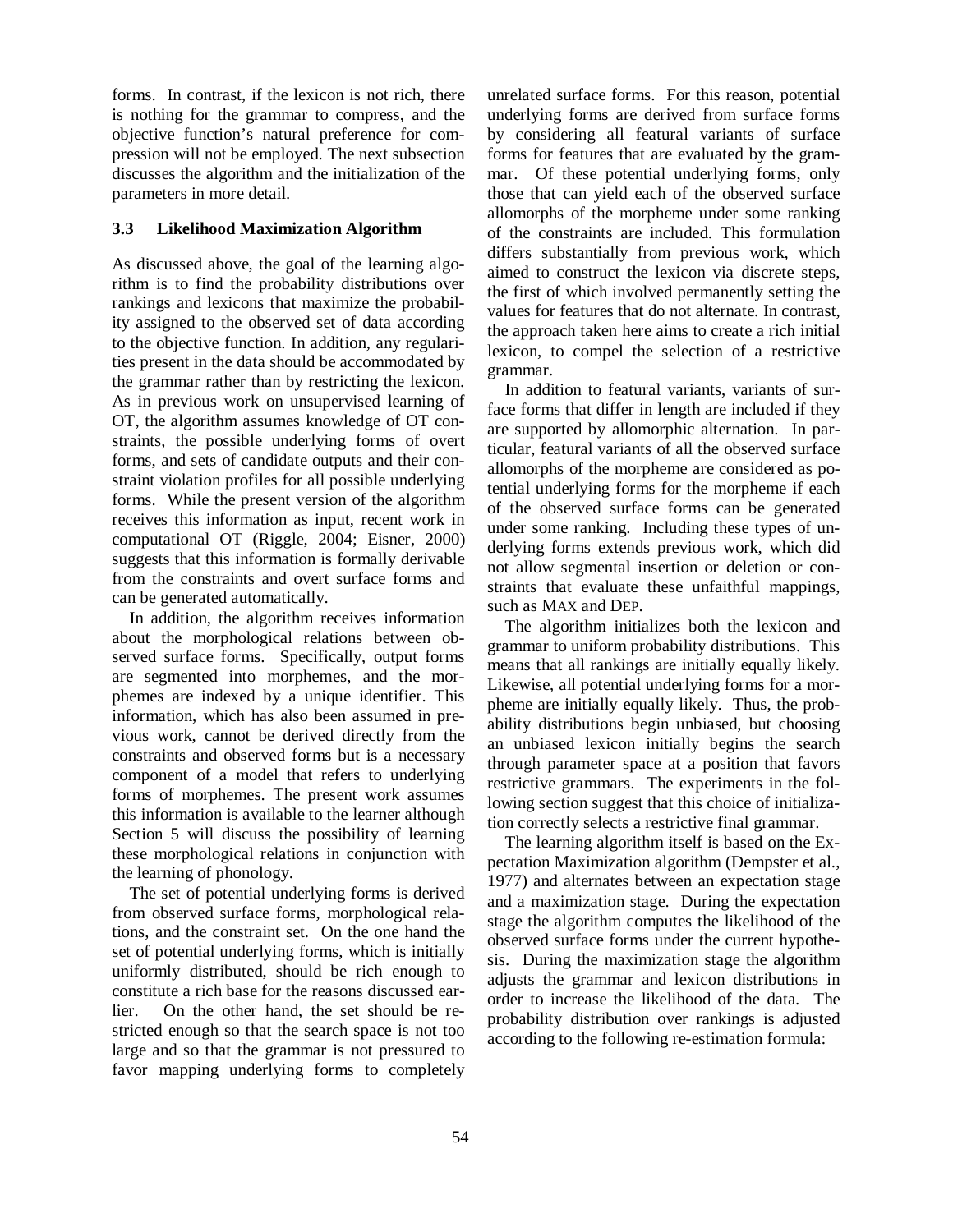$$
P_{H+1}(r) = \sum_{k} \frac{F_k}{\sum_{k} F_k} \cdot \frac{P_H(O_k \mid r, M_k)}{P_H(O_k \mid M_k)}
$$

Intuitively, this formula re-estimates the probability of a ranking for state  $H+1$  in proportion to the ranking's contribution to the overall probability at state *H*. The algorithm re-estimates the probability distribution for an underlying form according to an analogous formula:

$$
P_{H+1}(I_{k,j} | M_i) = \sum_{k} \frac{F_k}{\sum_{k} F_k} \cdot \frac{P_H(O_k \& I_{k,j} | M_i)}{P_H(O_k | M_i)}
$$

Intuitively, the re-estimate of the probability of an underlying form  $I_{k,j}$  for state  $H+1$  is proportional to the contribution that underlying form makes to the total probability due to morpheme  $M_i$ at state *H*. The algorithm continues to alternate between the two stages until the distributions converge, or until the change between one stage and the next reaches some predetermined minimum. At this point the resulting distributions are taken to correspond to the learned grammar and lexicon.

### **4 Experiments**

This section describes the results of experiments with three artificial language systems with different types of hidden structure. In all experiments presented here, each unique surface form is assumed to occur with frequency 1.

## **4.1 Voicing Neutralization**

The first test set is an artificial language system (Tesar and Prince, to appear) exhibiting voicing neutralization. The constraint set includes five constraints:

- NOVOI No voiced obstruents
- NOSFV- No syllable-final voiced obstruents
- IVV No intervocalic voiceless consonants
- IDVOI Surface voicing must match underlying voicing
- MAX Input segments must have output correspondents

These five constraints can describe a number of languages, but of particular interest are languages in which voicing contrasts are neutralized in one or more positions. Such languages, three of which are shown below, test the algorithm's ability to identify correct and restrictive grammars. The partial rankings shown below correspond to the necessary rankings that must hold for these languages; each partial ranking actually corresponds to several total rankings of the constraints. Also shown below are the morphologically analyzed surface forms for each language that are provided as input to the algorithm. The subscripts in these forms indicate morpheme identities, while the hyphens segment the words into separate morphemes. For example,  $tat_{1,2}$  means that the surface form "tat" could be derived from either morpheme 1 or 2 in this language.

- (A) Final devoicing, contrast intervocalically: • NOSFV, MAX >> IDVOI >> IVV, NOVOI
	- tat<sub>1,2</sub>; dat<sub>3,4</sub>; tat<sub>1</sub>-e<sub>5</sub>; tad<sub>2</sub>-e<sub>5</sub>; dat<sub>3</sub>-e<sub>5</sub>; dad<sub>4</sub>-e<sub>5</sub>
- (B) Final devoicing and intervocalic voicing: • NOSFV, MAX, IVV >> IDVOI, NOVOI
	- tat<sub>12</sub>; dat<sub>34</sub>; tad<sub>12</sub>-e<sub>5</sub>; dad<sub>34</sub>-e<sub>5</sub>
- (C) No voiced obstruents:
	- MAX, NOVOI >> IDVOI, IVV
	- $tat_{1,2,3,4}$ ;  $tat_{1,2,3,4}$ - $e_5$

In language C, it would be possible to maximize the objective function by selecting a restrictive lexicon rather than a restrictive grammar. In particular, /tat/ could be selected as the underlying form for morphemes 1-4 in order to account for the lack of voiced obstruents in the observed surface forms. In this case, the objective function could just as well be satisfied by an identity grammar mapping underlying /tat/ to surface "tat". However, as discussed in Section 2, such a grammar would violate the principle of Richness of the Base by putting the restriction against voiced obstruents into the lexicon rather than the grammar. Thus, this language tests not only whether the algorithm finds a maximum, but also whether the maximum corresponds to a restrictive grammar.

In fact, for all three languages above, the algorithm converges on the correct, restrictive grammars and correct lexicons. Specifically, the final grammars for each of the languages above converge on probability distributions that distribute the probability mass equally among the total rankings consistent with the partial orders above. For example, for language C the algorithm converges on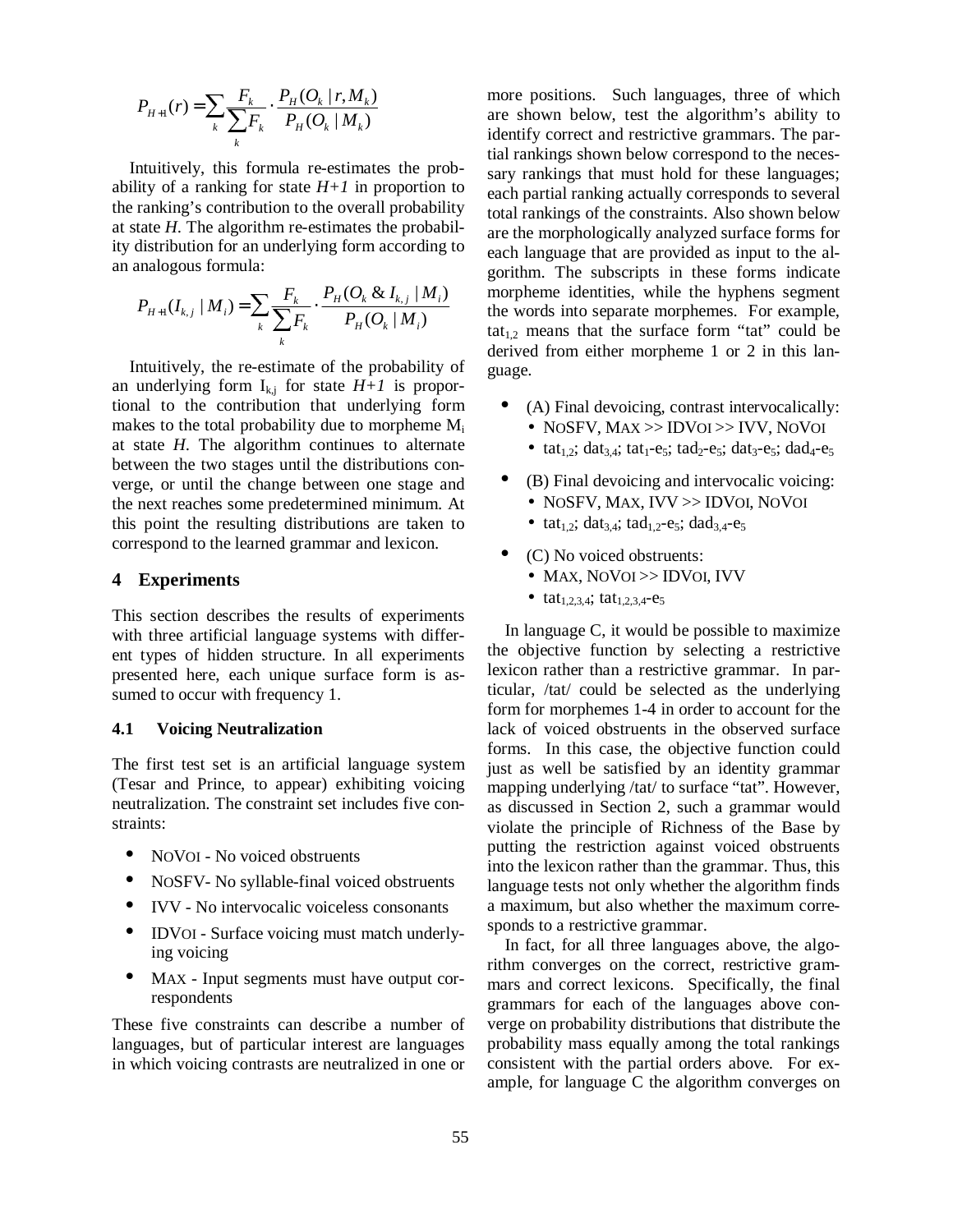a distribution that assigns equal probability to the 20 total rankings consistent with the partial order given by MAX, NOVOI >> IDVOI, IVV.

The initial uniform lexicon for language C is shown in Table 3. Here the numbers 1-5 refer to morpheme indices, and the possible underlying forms for each morpheme are uniformly distributed. This initial lexicon favors a grammar that can map as much of the rich lexicon as possible onto surface forms with no voiced obstruents. With these constraints, this translates into ranking NOVOI above IDVOI and IVV. As the algorithm begins learning the lexicon and continues to refine its hypothesis for this language, nothing drives the algorithm to abandon the initial rich lexicon. Thus, in the final state, the lexicon for this language is identical to the initial lexicon. In general, the final lexicon will be uniformly distributed over underlying forms that differ in noncontrastive features.

|                | $/ \tau$ tat $/ -25\%$ | /tad/ - $25\%$ /dat/ - $25\%$ /dad/ - $25\%$                                  |  |
|----------------|------------------------|-------------------------------------------------------------------------------|--|
| 2              | $/ \tau$ tat $/ -25\%$ | $\frac{1}{4}$ /tad/ - 25% $\frac{1}{4}$ /dat/ - 25% $\frac{1}{4}$ /dad/ - 25% |  |
| 3              | $/ \tau$ tat $/ -25\%$ | /tad/ - 25%  /dat/ - 25%  /dad/ - 25%                                         |  |
| $\overline{4}$ | $/ \tau$ tat $/ -25\%$ | $\frac{1}{4}$ /tad/ - 25% $\frac{1}{4}$ /dat/ - 25% $\frac{1}{4}$ /dad/ - 25% |  |
| 5              | $/e/ - 100\%$          |                                                                               |  |

Table 3. Initial Lexicon for Language C

### **4.2 Grammatical and Lexical Stress**

The next set of languages from the PAKA system (Tesar et al., 2003) test the ability of the algorithm to identify grammatical stress (most restrictive), lexical stress (least restrictive), and combinations of the two. The constraint set includes:

- MAINLEFT Stress the leftmost syllable
- MAINRIGHT Stress the rightmost syllable
- FAITHACCENT Stress an accented syllable
- FAITHACCENTROOT Stress an accented root syllable

Possible languages and their corresponding partial orders ranging from least restrictive to most restrictive are shown below. In the first two languages, the least restrictive languages, lexical distinctions in stress are realized faithfully, while grammatical stress surfaces only in forms with no underlying stress. In the final two languages stress is entirely grammatical; underlying distinctions are neutralized in favor of a regular surface stress pattern. Finally, the middle language is a combination of lexical and grammatical stress, requiring that the algorithm learn that a contrast in roots is preserved, while a contrast in suffixes is neutralized.

- Full contrast: roots and suffixes contrast in stress, default left:
	- $\bullet$  F  $>>$  ML  $>>$  MR, FAR
	- pá<sub>1</sub>-ka<sub>3</sub>; pa<sub>1</sub>-gá<sub>4</sub>; bá<sub>2</sub>-ka<sub>3</sub>; bá<sub>2</sub>-ga<sub>4</sub>
- Full contrast: roots and suffixes contrast in stress, default right:
	- $\bullet$  F  $>> MR$   $>> ML$ , FAR
	- pa<sub>1</sub>-ká<sub>3</sub>; pa<sub>1</sub>-gá<sub>4</sub>; bá<sub>2</sub>-ka<sub>3</sub>; ba<sub>2</sub>-gá<sub>4</sub>
- Root contrast only, default right:
	- FAR  $>> MR >> ML$
	- pa<sub>1</sub>-ká<sub>3</sub>; pa<sub>1</sub>-gá<sub>4</sub>; bá<sub>2</sub>-ka<sub>3</sub>; bá<sub>2</sub>-ga<sub>4</sub>
- Predictable left stress:
	- $\bullet$  ML  $\gg$  FAR, F, MR
	- pá<sub>1</sub>-ka<sub>3</sub>; pá<sub>1</sub>-ga<sub>4</sub>; bá<sub>2</sub>-ka<sub>3</sub>; bá<sub>2</sub>-ga<sub>4</sub>
- Predictable right stress:
	- $MR \gg FAR, F, ML$
	- pa<sub>1</sub>-ká<sub>3</sub>; pa<sub>1</sub>-gá<sub>4</sub>; ba<sub>2</sub>-ká<sub>3</sub>; ba<sub>2</sub>-gá<sub>4</sub>

In all cases the algorithm learns the correct, restrictive grammars corresponding to the partial orders shown above. As before, the final lexicon assigns uniform probability to all underlying forms that differ in noncontrastive features. For example, in the case of the language with root contrast only, the final lexicon selects a unique lexical item for root morphemes and maintains a uniform probability distribution over stressed and unstressed underlying forms for suffixes.

### **4.3 Abstract Underlying Vowels**

The final experiment tests the algorithm on an artificial language, based on Polish, with abstract underlying vowels that never surface faithfully. Although the particular phenomenon exhibited by Slavic alternating vowels is rare, the general phenomenon wherein underlying forms do not correspond to any surface allomorph is not uncommon and should be accommodated by the learning algorithm. This language presents a challenge for previous work on unsupervised learning of OT because alternations in the number of segments are observed in morpheme 3. The morphologically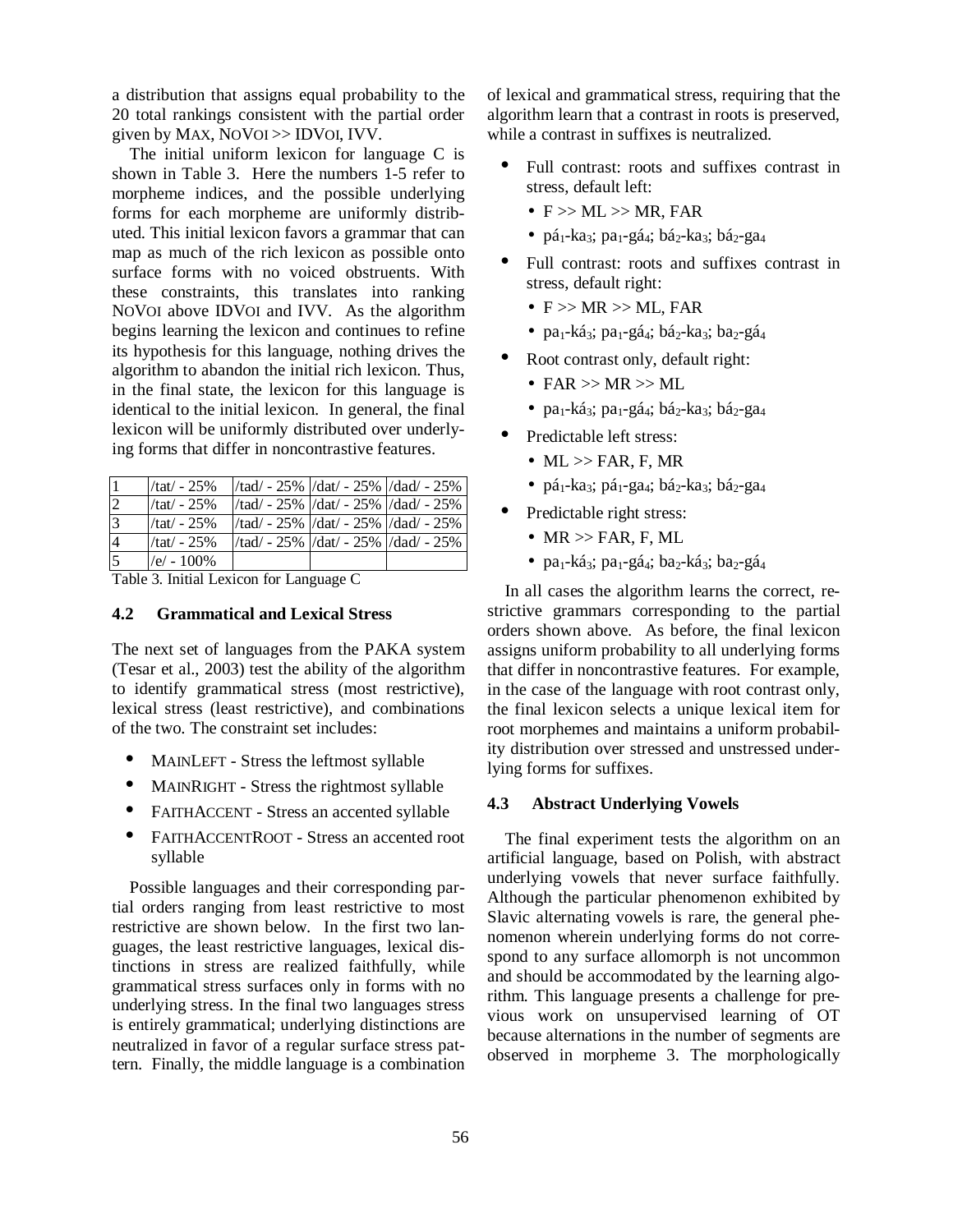annotated input to the algorithm for this language is shown in Table 4.

| $kater_1$                                  | vatr <sub>2</sub>         | sater <sub>3</sub>                           |  |  |
|--------------------------------------------|---------------------------|----------------------------------------------|--|--|
| $\vert$ kater <sub>1</sub> -a <sub>4</sub> | vatr <sub>2</sub> - $a_4$ | $\sqrt{a}$ satr <sub>3</sub> -a <sub>4</sub> |  |  |
| Table 4. Yer Language Surface Forms        |                           |                                              |  |  |

In this language morphemes 1, 2 and 4 exhibit no alternation while morpheme 3 alternates between *sater* and *satr* depending on the context. The constraints for this language, based on Jarosz (2005), are shown below:

- $E = *[+HIGH][-ATR]$
- DEP-V
- MAX-V
- \*COMPLEXCODA
- IDENT[HIGH]

| ′kater/                                                                                                                                                                                                                                                                                                                                        | /vatr/ | satEr/ |  |
|------------------------------------------------------------------------------------------------------------------------------------------------------------------------------------------------------------------------------------------------------------------------------------------------------------------------------------------------|--------|--------|--|
| $T = 11$<br>$\mathbf{R}$ $\mathbf{R}$ $\mathbf{R}$ $\mathbf{R}$ $\mathbf{R}$ $\mathbf{R}$ $\mathbf{R}$ $\mathbf{R}$ $\mathbf{R}$ $\mathbf{R}$ $\mathbf{R}$ $\mathbf{R}$ $\mathbf{R}$ $\mathbf{R}$ $\mathbf{R}$ $\mathbf{R}$ $\mathbf{R}$ $\mathbf{R}$ $\mathbf{R}$ $\mathbf{R}$ $\mathbf{R}$ $\mathbf{R}$ $\mathbf{R}$ $\mathbf{R}$ $\mathbf{$ |        |        |  |

Table 5. Desired Final Lexicon

In the proposed analysis of this language, the abstract underlying [E], which is a [+high] version of [e], is neutralized on the surface and exhibits two repairs systematically depending on the context. It deletes in general, but if a complex coda is at stake, the vowel surfaces as [e] by violating IDENT[HIGH]. The required partial ranking for this language is shown below while the desired lexicon is shown in Table 5.

 ${\{\n *E, \{\text{Dep-V}\}\n} \times \{\text{COMPLEX CODA} \}\n}$ IDENT[HIGH] >> MAX-V

The algorithm successfully learns the correct ranking above and the lexicon in Table 5. Specifically, the final grammar assigns equal probability to all the rankings consistent with the above partial order. The final lexicon selects a single underlying form for each morpheme as shown in Table 5 because all underlying distinctions in this language are contrastive.

## **4.4 Discussion**

In summary, the algorithm is able to find a correct grammar and lexicon combination for all of the language systems discussed. As discussed in Section 3, the objective function itself does not favor restrictive grammars, but the ability of the algorithm to learn restrictive grammars in these experiments suggests that initializing the lexicons to uniform distributions does compel the learning algorithm to select restrictive grammars rather than restrictive lexicons.

While the experiments presented in this section focus on the task of learning a grammar and lexicon simultaneously, the proposed algorithm is also capable of learning grammars from structurally ambiguous forms. The same likelihood maximization procedure proposed here could be used for unsupervised learning of grammars that assign full structural description to overt forms. Future directions include testing the algorithm on language data of this sort.

## **5 Conclusion**

In sum, this paper has presented an unsupervised, probabilistic algorithm for OT learning. The paper argues that combining the OT principle of Richness of the Base and likelihood maximization provides a novel and general solution to the problem of finding a restrictive grammar. The proposed solution involves explicitly implementing Richness of the Base in the initialization of the lexicon in order to fully utilize the properties of the objective function. By relying on Richness of the Base and likelihood maximization, the algorithm is able to use negative evidence implicitly to find restrictive grammars. The algorithm is shown to be successful on three constructed languages featuring different types of neutralization and hidden structure.

One potential extension of the proposed algorithm involves combining a system for unsupervised learning of morphological relations with the proposed algorithm for learning phonology. Several algorithms have been proposed for automatically inducing morphological relations, like those assumed by the present learner (Goldsmith, 2001; Snover and Brent, 2001). The task of uncovering morphological relations is complicated by allomorphic alternations that obscure the underlying identity of related morphemes. While these algorithms are very promising, their performance may be significantly enhanced if they were combined with an algorithm that models such phonological alternations.

In conclusion, this is the first proposed unsupervised algorithm for OT learning that takes advan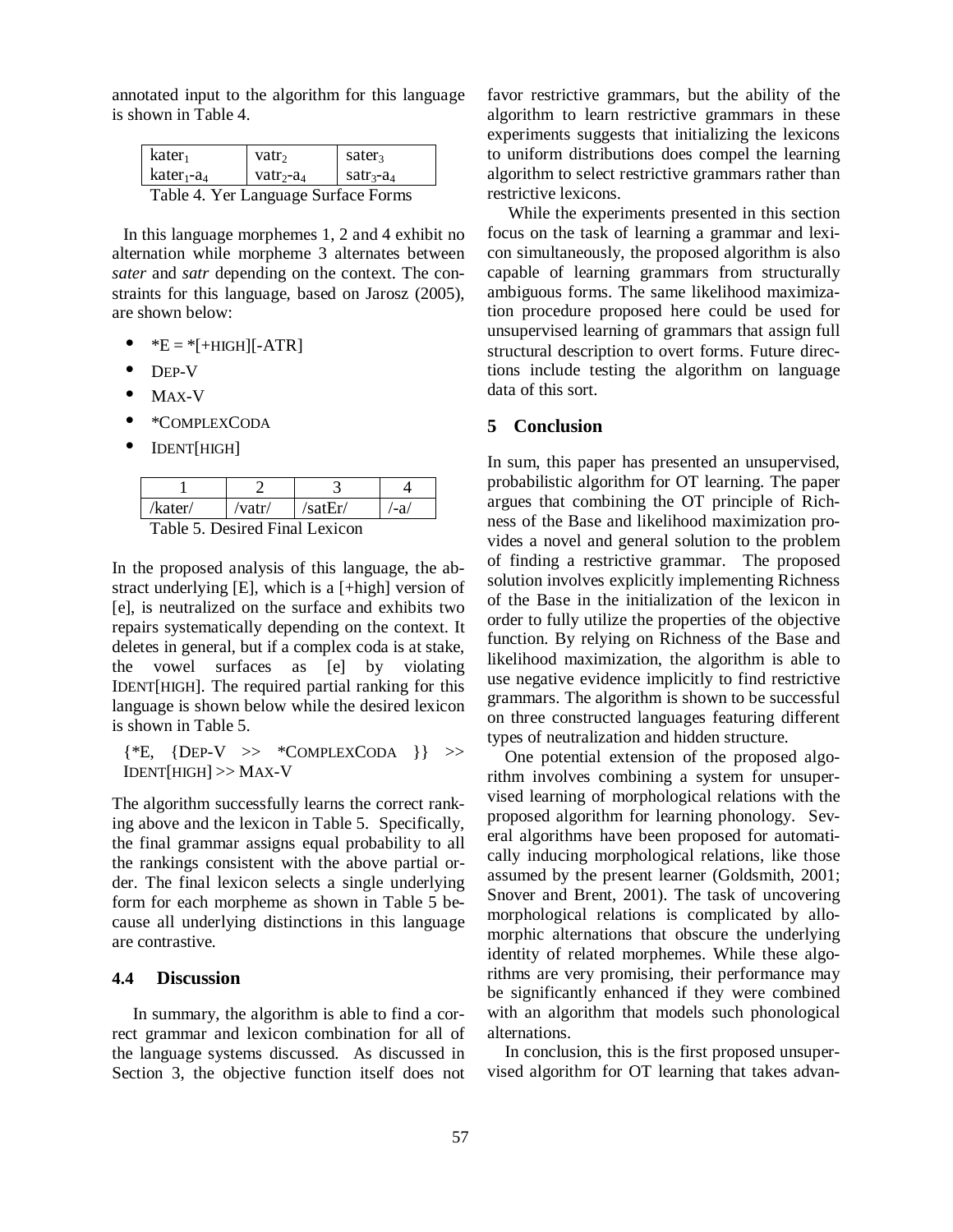tage of the power of probabilistic modeling to learn a grammar and lexicon simultaneously. This paper demonstrates that combining OT theoretic principles with results from computational language learning is a worthwhile pursuit that may inform both disciplines. In this case the theoretical principle of Richness of the Base has provided a novel solution to a learning problem, but at the same time, this work also informs theoretical OT by providing a formal characterization of this theoretical principle. Future work includes testing on larger, more realistic languages, including language data with noise and variation, in order to determine the algorithm's resistance to noise and ability to model variable grammars like those observed in natural languages and in human language acquisition.

#### **Acknowledgements**

I would like to thank Paul Smolensky for his invaluable feedback on this work and for his suggestions on the preparation of this paper. I am also grateful to Luigi Burzio, Robert Frank, Jason Eisner, and members of the Johns Hopkins Linguistics Research Group (especially Joan Chen-Main, Adam Wayment, and Sara Finley) for additional comments and helpful discussion.

#### **References**

- Apoussidou, Diana and Paul Boersma. 2004. Comparing Different Optimality-Theoretic Learning Algorithms:the Case of Metrical Phonology. *Proceedings of the 2004 Spring Symposium Series of the American Association for Artificial Intelligence.*
- Anttila, Arto. 1997. Deriving variation from grammar. In F. Hinskens, R. Van Hout and W. L. Wetzels (eds.) Variation, Change and Phonological Theory. Amsterdam, John Benjamins.
- Boersma, Paul. 1997. How we Learn Variation, Optionality, and Probability. *Proc. Institute of Phonetic Sciences of the University of Amsterdam* 21:43-58.
- Boersma, P. 1998. *Functional Phonology*. Doctoral Dissertation, University of Amsterdam. The Hague: Holland Academic Graphics.
- Boersma, P. and B. Hayes. 2001. Empirical Tests of the Gradual Learning Algorithm. *Linguistic Inquiry*  32(1):45-86.
- Dempster, A.P., N.M. Laird, and D.B. Rubin. 1977. Maximum Likelihood from incomplete data via the

EM Algorithm. *Journal of Royal Statistics Society*. 39(B):1-38

- Eisner, Jason. 2000. Easy and hard constraint ranking in optimality theory: Algorithms and complexity. In Jason Eisner, Lauri Karttunen and Alain Thériault (eds.), *Finite-State Phonology: Proceedings of the 5th Workshop of the ACL Special Interest Group in Computational Phonology (SIGPHON)*, pages 22-33, Luxembourg, August.
- Escudero, Paola. 2005. *Linguistic Perception and Second Language Acquisition.Explaining the attainment of optimal phonological categorization*. Doctoral dissertation, Utrecht University.
- Goldsmith, John. 2001. Unsupervised Learning of Morphology of a Natural Language. *Computational Linguistics*, 27: 153-198.
- Goldwater, Sharon and Mark Johnson. 2003. Learning OT constraint rankings using a maximum entropy model. In Jennifer Spenader, Anders Eriksson and Osten Dahl (eds.), *Proceedings of the Stockholm Workshop on Variation within Optimality Theory*. Stockholm University, pages 111-120.
- Hayes, Bruce. 2004. Phonological acquisition in Optimality Theory: the early stages. Appeared 2004 in Kager, Rene, Pater, Joe, and Zonneveld, Wim, (eds.), *Fixing Priorities: Constraints in Phonological Acquisition*. Cambridge University Press.
- Jarosz, Gaja. 2005. Polish Yers and the Finer Structure of Output-Output Correspondence. *31st Annual Meeting of the Berkeley Linguistics Society,* Berkeley, California.
- Lari, K. and S.J. Young. 1990. The estimation of stochastic context-free grammars using the insideoutside algorithm. *Computer Speech and Language*. 4:35-56
- Legendre, Geraldine, Paul Hagstrom, Anne Vainikka and Marina Todorova. 2002. Partial Constraint Ordering in Child French Syntax. to appear *Language Acquisition* 10(3). 189-227.
- Merchant, Nazarré, and Bruce Tesar. to appear. Learning underlying forms by searching restricted lexical subspaces. In *The Proceedings of Chicago Linguistics Society* 41. ROA-811.
- Pereira, F. and Y. Schabes. 1992. Inside-Outside reestimation from partially bracketed corpora. In *Proceedings of the ACL 1992*, Newark, Delaware.
- Prince, Alan and Paul Smolensky. 1993. *Optimality Theory: Constraint Interaction in Generative Grammar*. Technical Report 2, Center for Cognitive Science, Rutgers University.